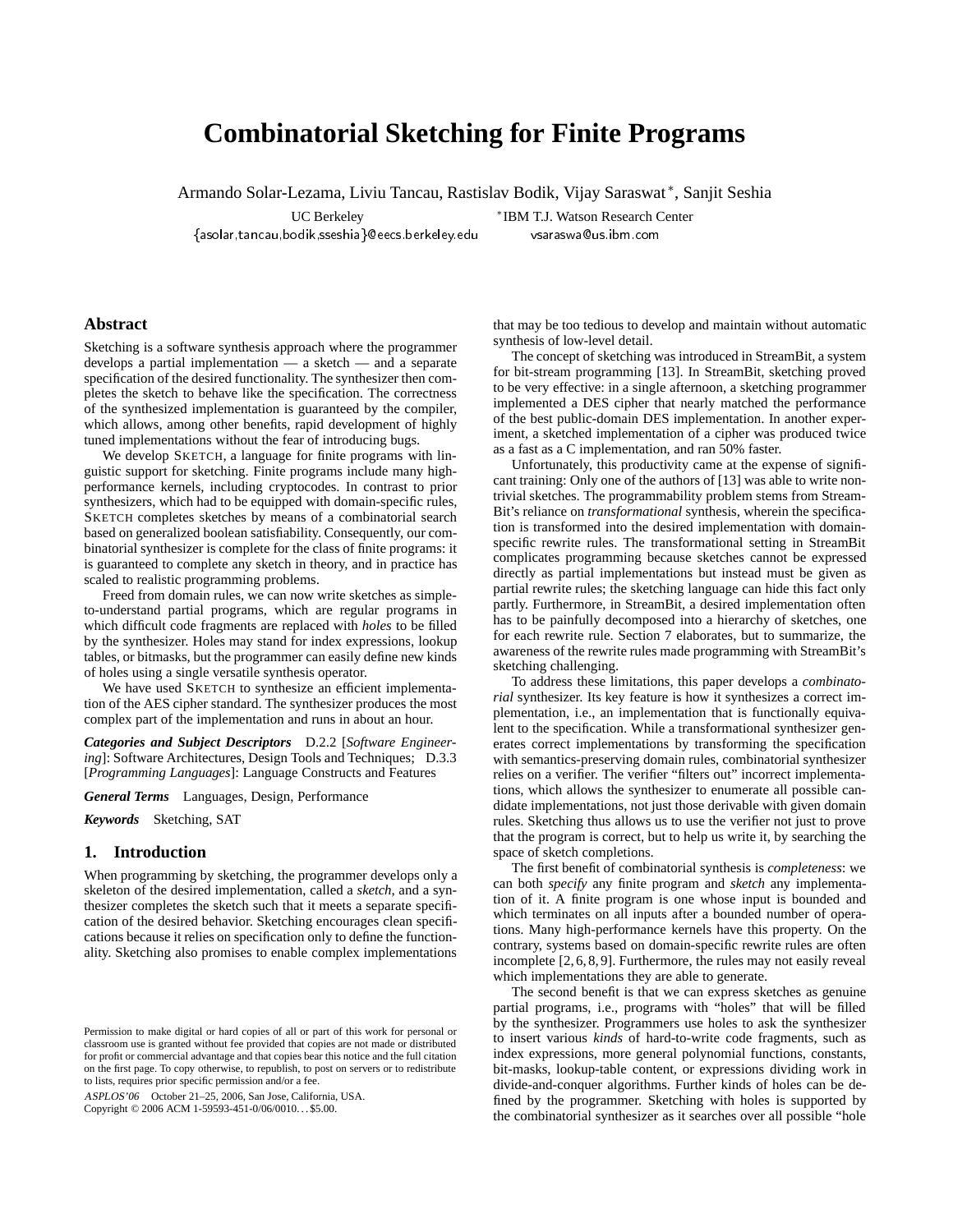completions," respecting given constraints on the kind of the hole, until it finds a correct implementation.

We develop a programming language SKETCH for sketching implementations of finite programs. Our language design is guided by two goals. First, we seek a language that makes sketches easy to write. In SKETCH, sketches look like hand-written implementations, except that the code fragments to be synthesized are replaced with holes. The idea is that if a programmer would know how to write the final program, he should also know how to sketch it since the sketch is merely an incomplete implementation. We hope that the programmer thus need not change his mindset and instead simply think of the synthesizer as a "hole-filling" assistant.

Our second goal is to provide an expressive but small set of language constructs to specify various kinds of holes. We support a single synthesis operator, denoted **??**. The operator represents the elementary hole: it is replaced by the synthesizer with a suitably chosen constant. We show how richer kinds of holes can be easily built from this versatile operator.

The SKETCH language is supported by a new synthesis algorithm that is complete in that it can complete an arbitrary sketch. The algorithm reduces the synthesis problem to a quantified boolean satisfiability (QBF) problem with one quantifier alternation. Our solver for this problem uses a counterexample-driven iteration over a synthesize-verify loop built from two communicating SAT solvers. We show that although the problem is harder than NP-complete, the counterexample-driven search terminates on real problems after solving only a few SAT instances.

We present an empirical evaluation of our system. We sketched an implementation of the AES cipher, the current block cipher standard. We show that the sketch describes a high-performance implementation of the cipher very concisely, and that our solver produces the complex implementation in a scalable way, in about an hour. We also implemented a few kernels that are smaller in size but stress test the solver's synthesis abilities.

In summary, this paper makes the following contributions:

- We develop the first combinatorial code synthesizer. The synthesizer works in the context of sketching. The synthesizer is complete in that it can complete all sketches in theory; in practice, it scales well for realistic problems. It scales surprisingly well also for some hard problems that we expected to be beyond its limits, such as synthesis of polynomial expressions.
- We develop a language for sketching implementations of finite programs. Sketches are expressed as partial programs with holes, which can be of various kinds. A single, versatile synthesis operator can be used to synthesize various code fragments to insert into the hole.
- We implemented the AES cipher and showed the scalability of the solver for real problems.

Section 2 presents an example and Section 3 presents a tutorial on programming with sketches. Section 4 defines the language formally. Section 5 describes the synthesizer. Section 6 evaluates the solver and describes our programming experience. Section 7 discusses related work.

## **2. Example**

To illustrate sketching, we use an example from [13]. The problem at hand is to efficiently implement the *IP* permutation from the DES cipher. Such bit-level permutations form important building blocks of block ciphers. The *IP* permutation is shown in Figure 1(a); the corresponding specification in the SKETCH language is given here:

```
bit[64] IP (bit[64] x) {
    int[64] P = { 63, 3, ... };
```

```
bit[64] ret = 0;
    for (int i=0; i < 64; i++)if (x[i]) ret[P[x]] = 1;
    return ret;
}
```
When implementing a bit permutation, the programmer can exploit a spectrum of solutions. These include implementing the permutation as a sequence of shifts and masks, or as a sequence of table lookups whose results are *or*ed together. However, the *IP* permutation is too irregular to permit a small number of shifts operations, and requires too much space when implemented with tables, so the programmer must resort to more clever optimizations.

Let us now show how sketching helps in developing the tuned implementation. First, the programmer may notice that the permutation has certain regularity. Specifically, it turns out it is possible to first perform a simple permutation, implementable with a few shift operations, after which one performs two identical permutations of half width; this would reduce the table storage four-fold. The clever implementation is shown in Figure 1(b). The sketch for this implementation is shown below.

```
bit[64] IPsketched (bit[64] x) implements IP {
   bit[64] result;
   bit[32] table[8][16] = ??;
   x = permute(x, 2);for (int i=0; i<8; ++i) {
      result[0:31] |= table[i][x[i*4::4]];result[32:63] |= table[i][x[32+i*4::4]];}
   return result;
}
```
The sketch contains two holes, in the arguably hardest parts of the program. The first hole initializes the table table; the content of the table will be synthesized, so the programmer need not write (and debug) a script for filling the table, as is common today. The second hole ( $permute(x,2)$ ) will be replaced with a shift-and-or operation sequence that will suitably permute the bits in x. We show how this hole is defined in the next section; for now it suffices to say that the argument 2 limits the number of shift operations that will be synthesized.

Note that the sketch looks like an ordinary program with hard parts omitted in favor of holes. All constraints needed to complete the sketch are given in the code. For example, the loop encodes the requirement that the second permutation is composed of two identical, half-sized permutations.

## **3. Programming with Sketches**

The SKETCH language is a procedural language with no pointers but with support for sketching. The language is targeted towards integer kernels over finite inputs. The features of SKETCH have been selected so that the language can express any *finite program*. A program is finite if (i) its input is bounded and (ii) the program terminates on all inputs. For example, a matrix multiplication over matrices of sizes known at compile time is a finite program, but a search on an arbitrary binary tree is not. Important for our work is that finite programs can be viewed as boolean functions that map a vector of input bits to a vector of output bits. (Note that this functional view does not preclude finite programs from implementing an internal finite state machine, if that's what the programmer desires.)

This section gives a tutorial of the SKETCH language, going from simple to more complex kernels. All sketches in this section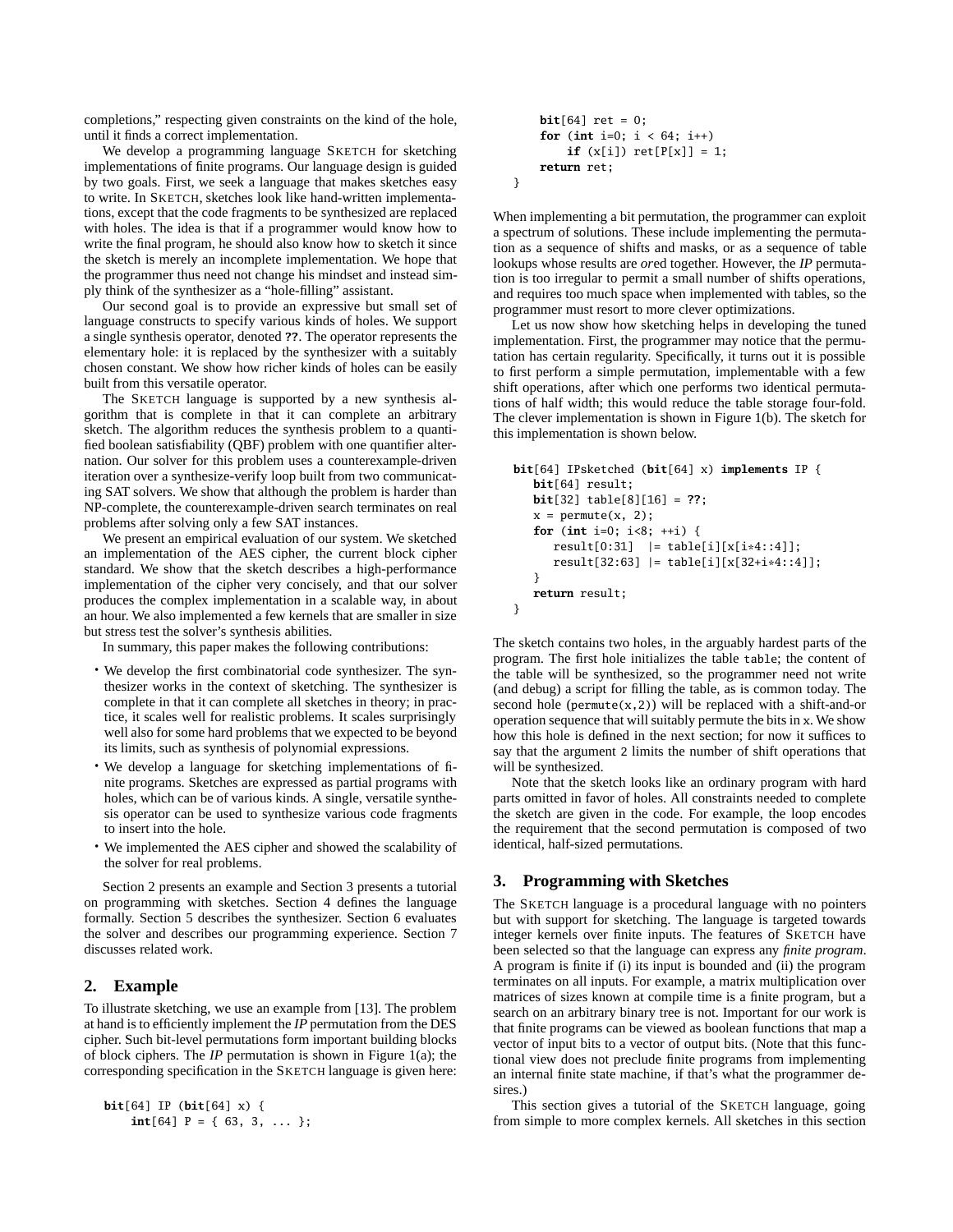

**Figure 1.** (a) A truncated version of the DES *IP* permutation. (b) Same permutation decomposed into a simple permutation implementable with shifts, followed by two identical permutations. The two permutations can be implemented using a single table, reducing table storage four-times.

}

are beyond the power of [13], but can be completed by our new compiler for reasonable word-sizes.

*Isolate Rightmost Bit* The following example is simple, but it already benefits from the ability of the SKETCH language to verify and sketch implementations.

The problem at hand is to isolate the rightmost 0-bit, if there is any. For example, given a word 1010 0111, we return the bit mask 0000 1000. The function isolate0 below is a straightforward specification of the task. Like a good specification, the function is readable at the cost of efficiency.

```
bit[W] isolate0 (bit[W] x) { // W: word size
   bit[W] ret=0;
   for (int i = 0; i < W; i++)if (!x[i]) { ret[i] = 1; break; }
   return ret;
}
```
Like isolate0, each SKETCH specification is executable and can be invoked by clients until a better implementation of the specification is developed.

The function isolate0Fast is such a better implementation; it exploits bit-vector parallelism by relying on a little bit of algebra [15]. (The SKETCH language support arrays and vector operations are provided for arrays of bits, to give access to bitwise integer machine instructions.)

#### **bit**[**W**] isolate0Fast (**bit**[**W**] x) **implements** isolate0 { **return** ~x & (x+1); }

The implementation achieves performance at the expense of clarity. While the correctness of this implementation is not immediately obvious, the keyword **implements** insists that the function isolate0Fast implements specification isolate0. The equivalence of the two functions is verified by the compiler, which guarantees that if  $i$  **implements**  $s$ , implementation  $i$  must produce the same output as the specification s on all inputs, and thus be free of all bugs.

The main contribution of SKETCH, however, is not the ability to verify but the power to synthesize an implementation from a sketch. The function isolate0Sketched illustrates a sketch. The "holes" in the sketch are indicated by the **??** operators. These operators will be replaced with a value, in this example, a bit vector.

```
bit[W] isolate0Sketched(bit[W] x) implements isolate0{
   return \sim(x + ??) & (x + ??);
}
```
In isolate0Sketched, the first **??** will be synthesized to the value 0, while the second one will be synthesized to the value 1.

In addition to sparing the user from having to derive some of the low level details of the implementation, the **??** operator also makes the sketches more reusable. For example, the user can excise the sketch above into a separate function and use it to produce an implementation not just for isolate0, but also for the dual problem of isolating the rightmost 1-bit, specified by isolate1, whose code we do not show.

```
bit[W] expression (bit[W] x) {
   return \sim(x + ??) & (x + ??);
}
bit[w] isolate0Sketched (bit[W] x) implements isolate0 {
   return expression(x);
}
bit[w] isolate1Sketched (bit[W] x) implements isolate1 {
   return expression(x);
```
We have two call sites of expression: In the first, the synthesizer completes expression to  $\sim x \& (x + 1)$ ; in the second to  $\sim$ (x - 1) & x. The semantics of calling a function in SKETCH is thus that of cloning, which can be implemented by inlining the function into the call site. expression alone is an *unrestricted* sketch, one that is not asked to implement a particular specification; such a sketch can be thought of having many different behaviors from which the synthesizer must select one when the sketch is bound.

*Population Count* We now show how sketching can be used to synthesize a tricky divide-and-conquer algorithm. The problem at hand is to compute the population count of 1-bits in a word. The obvious specification is here:

```
bit[W] pop (bit[W] x) pop
{
   \text{int count} = 0;
   for (int i = 0; i < W; i++) {
      if (x[i]) count++;
   }
   return count;
}
```
An efficient implementation uses a divide and conquer strategy, in which the original problem of summing  $k$  bits is divided into two problems of summing  $k/2$  bits, and so on recursively. After the subproblems are solved, their results are added [12, 15].

The key to efficiency is solving the smaller problems (of the same size) all in parallel, SIMD-style. Let us illustrate on the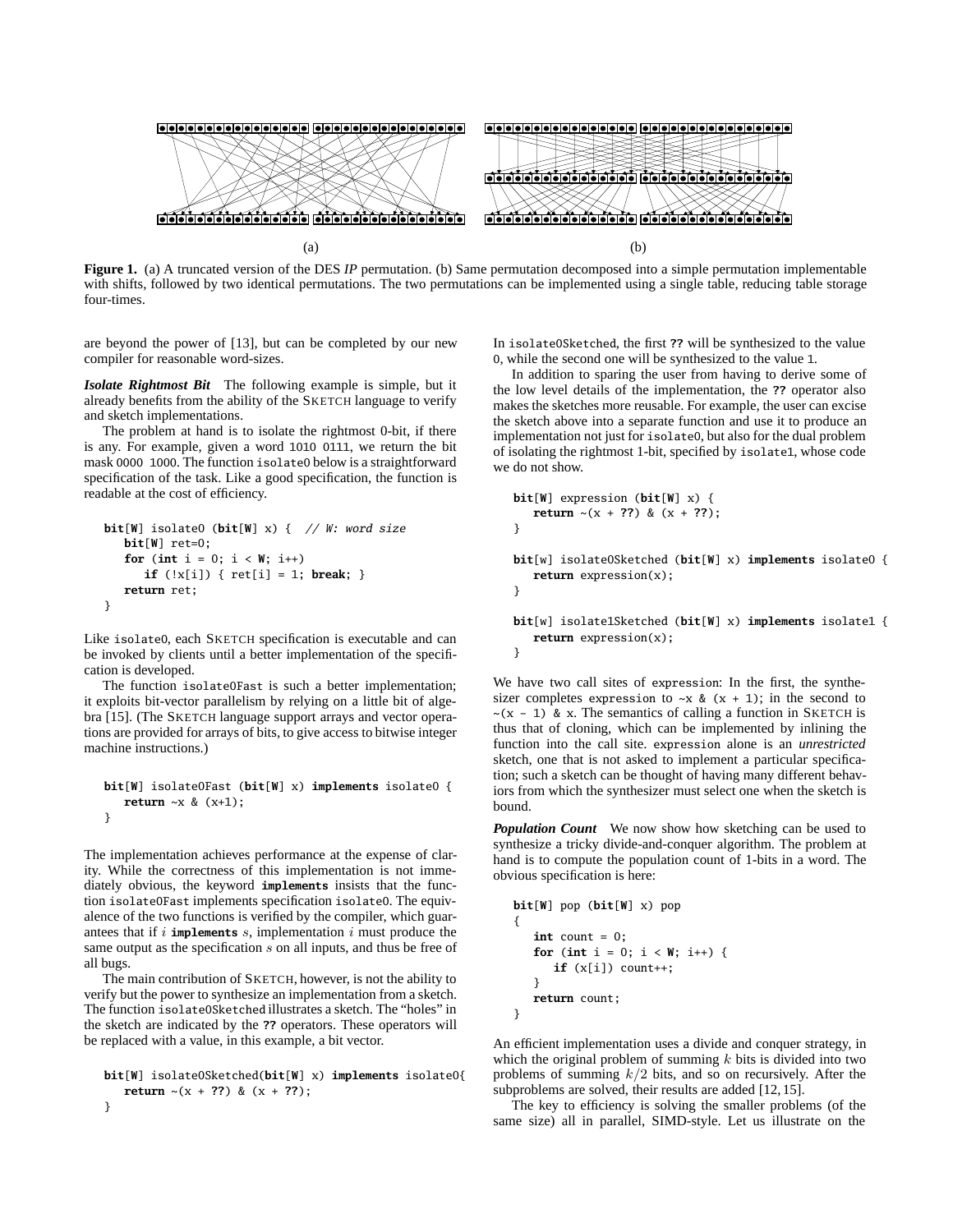smallest problem: we want to sum the number of 1-bits in the 0th bit (the sum is either 0 or 1) with the number of bits in the 1st bit, and store the result in these two bits; the same for all adjacent pairs of bits. To perform these sums simultaneously with a single addition instruction, the programmer must make the instruction mimic SIMD semantics: even and odd bits must be aligned by shifting and suitable bit masks must prevent the propagation of the carry bit across the pairs of bits. The same must be accomplished for the larger subproblems, only with different shift amounts and bitmasks.

With sketching, writing the algorithm is easy. The SKETCH compiler synthesizes the loop bound and the suitable masks and shift amounts for each iteration of the loop.

```
bit[W] popSketched (bit[W] x) implements pop
{
   loop (??) {
      x = (x & ??) + ((x >> ??) & ??);
   }
   return x;
}
```
Notice that the sketch does not spell out details of the "divide" strategy: in particular, the desire to divide the problem recursively in two equal halves is not made explicit. Also note that the holes corresponding to the masks and shift amounts will get different values on each iteration. This is because when the sketch is completed, the loop construct will be unrolled before the holes in its body are replaced with values (the details of this are explained in section 4). For word size  $W = 16$ , the loop is unrolled 4 times. The synthesized code is shown below.

```
x = (x \& 0x5555) + ((x \gg 1) \& 0x5555);x = (x \& 0x3333) + ((x \rightarrow 2) \& 0x3333);x = (x \& 0x0077) + ((x \rightarrow 8) \& 0x0077);x = (x \& 0x000F) + ((x \rightarrow 4) \& 0x000F);return x;
```
Because the sketch offers a lot of freedom, the synthesized code is not identical to the textbook version — which shifts in the expected sequence  $(1, 2, 4, 8)$  rather than in  $(1, 2, 8, 4)$  — but the algorithm behaves as desired and is equally efficient.

Another implementation, suitable when the word is populated sparsely, is to keep resetting the rightmost 1-bit until the word is zero [16]. The sketch below accomplishes this by invoking the sketched function expression, which we previously used to synthesize an implementation of isolate0 and also of isolate1.

```
int popSparseSketched (bit[W] in) implements pop {
   int ret;
   for (ret = 0; in; ret++) { in &= \simexpression(in); }
   return ret;
}
```
Notice that expression will be completed to isolate the rightmost 1-bit even though the synthesizer is not instructed to do so; the only constraint given to the synthesizer is that popSparseSketched must implement pop.

*Richer holes* It should now be easy to see how the programmer can define "richer holes," i.e., holes that will be replaced not with a constant but with a synthesized expressions or sequence of statements. We start with a *bit permutation hole*, which we used in Section 2 to synthesize a bit permutation implemented with a sequence of shift operations. The *generator* of this kind of hole is given here (assume that  $x \rightarrow y$  with a negative y shifts x to the left):

```
bit[N] permute(bit[N] x, int count) {
   bit[N] result;
   loop (count) result ^= x>>?? & ??;
   return result;
}
```
Another kind of hole is *polynomial*. Synthesizing a polynomial expression comes handy when the implementations involves a complicated array index expression. This example also illustrates an important pattern where recursive functions are used to define complex expressions. We illustrate the polynomial generator poly using a contrived example that divides two polynomials; the hole is replaced with the result of the division:

```
int spec (int x) {
   return x * x * x * x + 6 * x * x * x + 11 * x * x + 6 * x;}
int p (int x) implements spec {
   return (x+1)*(x+2)*poly(3,x);}
int poly(int n, int x) {
   if (n==0) return ??;
   else return x * poly(n-1, x) + ??;
}
```
The recursive calls to the sketch poly will be inlined and the holes are completed to produce a function shown below, which will in turn be inlined into p.

```
int poly(int n, int x) {
   int rv1;
     int rv2;
       int rv3;
       rv3 = 0;rv2 = x * rv3 + 1;rv1 = x * rv2 + 3;return x * rv1 + 0;
}
```
It is easy to see that with a little bit of constant folding, the function above will turn into  $(x*(x+3))$ , which is the desired expression.

In Section 2 we have also shown a hole that initialized a lookup table. This hole does not need a generator, but the programmers will probably consider it a "richer hole."

*Using Rich Holes (Karatsuba Multiplication)* The Karatsuba multiplication algorithm is used to multiply large integers. Its complexity is  $O(N^{1.585})$ , as opposed to  $O(N^2)$  for the standard long multiplication algorithm, and it is the building block of many public key ciphers. The algorithm is recursive, and is generally used on integers of unbounded size. For this example, we will assume integers of a small fixed size, but it is worth pointing out that although the synthesized code will have been proven correct only for this small size, it will actually work for arbitrary input sizes. Proving this mechanically in general will be the subject of future work, but for now, the algorithm will serve as an example of the use of rich holes to express complex code patterns.

The algorithm uses a divide-and-conquer approach. We are given two  $N$ -digit numbers  $x$  and  $y$  which we split in half bitwise:  $x = x_1b + x_0$ ,  $y = y_1b + y_0$ , where  $b = 2^k$  is a base. The standard multiplication can be defined in this fashion as shown here.

$$
x * y = b2 x1 * y1 + b(x1 * y0 + x0 * y1) + x0 * y0
$$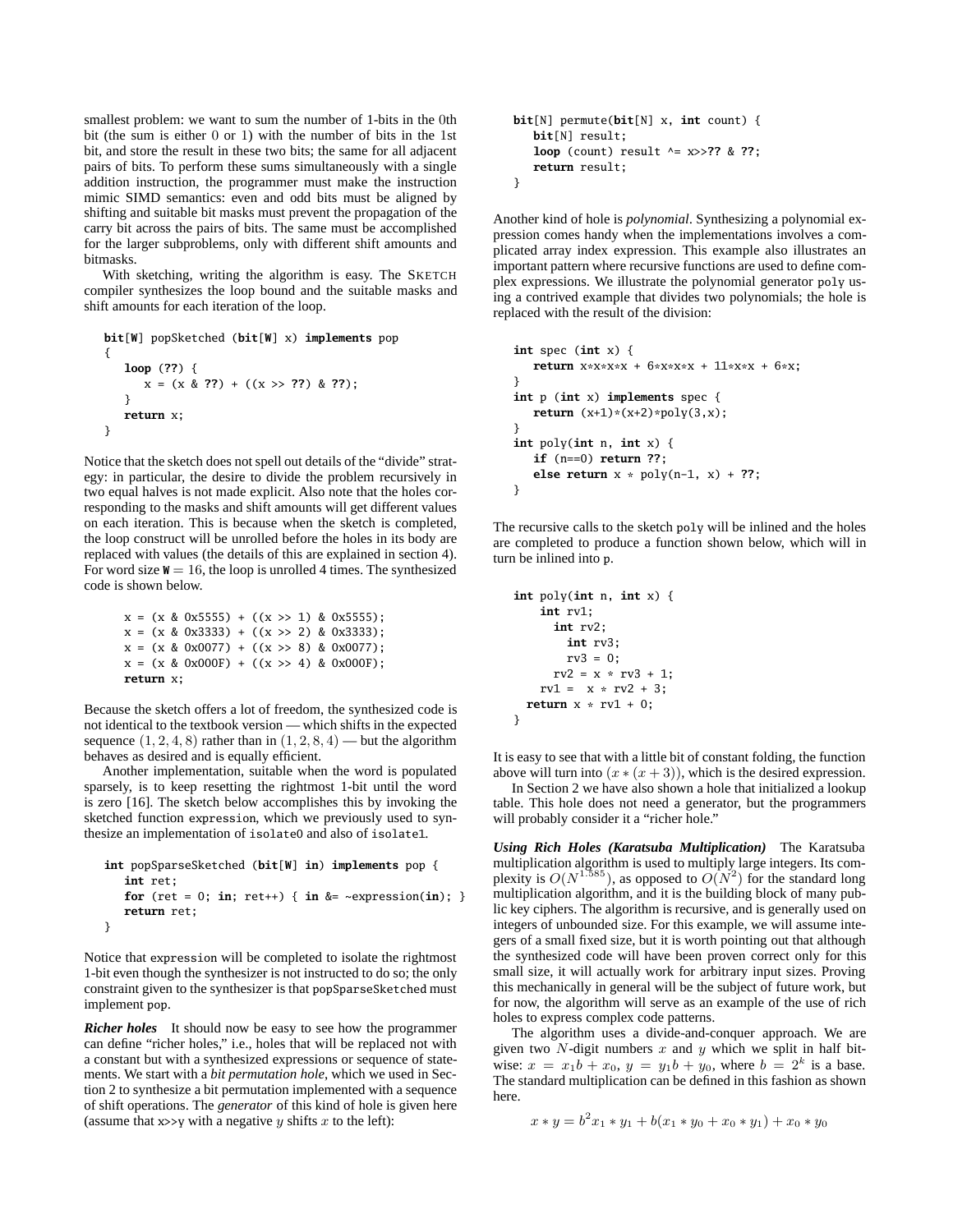```
bit[N*2] k<int N>(bit[N] x, bit[N] y) implements mult {
   if (N<=1) return x*y;
   sbit[N/2] x1 = x[0:N/2-1]; sbit[N/2] x2=x[N/2:N-1];
   sbit[N/2] y1 = y[0:N/2-1]; sbit[N/2] y2=y[N/2:N-1];
   {\text{shift}[2*N]} t11 = x1 * y1;
   {\text{shift}[2*N]} t12 = \text{poly}(1, x1, x2, y1, y2) * \text{poly}(1, x1, x2, y1, y2);sbit[2*N] t22 = x2 * y2;
   return multPolySparse<2*N>(2, N/2, t11)
        + multPolySparse<2*N>(2, N/2, t12)
        + multPolySparse<2*N>(2, N/2, t22);
}
bit[2*N] poly<int N>(int n, sbit[N] x0, x1, x2, x3) {
   if (n<=0) return ??;
   else return (??*x0 + ??*x1 + ??*x2 + ??*x3)
                * poly<N>(n-1, x0, x1, x2, x3);
}
bit[2*N] multPolySparse<int N>(int n, int x, sbit[N] y) {
   if (n<=0) return 0;
   else return y<<x*?? + multPolySparse<N>(n-1, x, y);
}
```
**Figure 2.** Sketch for Karatsuba's multiplication. The type sbit[N] stands for a signed bit-vector, and includes a sign bit in addition to its N bits.

We denote the expensive (big-integer) multiplication with the ∗ operator. The multiplication with the base terms is implemented with shifts, so it is not an expensive operation.

Let us illustrate how Karatsuba might have been able to invent (and implement) his algorithm with the assistance from sketching. He would first observe that it may be possible to replace the four expensive multiplications with three expensive multiplications. He would guess that one cannot avoid computing terms  $x_0 * y_0$  and  $x_1* y_1$ , so he would focus on replacing the term  $x_1* y_0+x_0* y_1$  with a one-multiplication term. This optimization would be performed at the expense of adding big-integer additions or subtractions, a good trade-off. To express his idea, he would write the following sketch, expressed mathematically. Note that we ask to synthesize new base terms, too.

$$
x * y = poly(??, b) * (x_1 * y_1)
$$
  
+ 
$$
poly(??, b) * (poly(1, x_1, x_0, y_1, y_0) * poly(1, x_1, x_0, y_1, y_0))
$$
  
+ 
$$
poly(??, b) * (x_0 * y_0)
$$

It turns out that the idea for this optimization is correct and the algorithm is synthesized as follows.

$$
x * y = (b2 + b) * (x1 * y1) + b * ((x1 - x0) * (y1 - y0)) + (b + 1) * (x0 * y0)
$$

The sketch given the in the SKETCH language, shown in Figure 2, is only a little more complex than the clean mathematical sketch. The key reason is that we make explicit the fact that multiplications with the base terms are performed with shifts. Our system currently completes and verifies the sketch for  $N = 12$ . The resulting program is correct for all  $N$ , though, as was said before, it is up to the programmer to verify this since our system can only make claims about the finite version of the program it was asked to verify.

# **4. Language Definition**

This section defines the meaning of a sketch, by which we mean the set of functions that the sketch can be made to compute. We give the meaning of a sketch through a partial evaluation procedure that non-deterministically transforms a given sketch into any of its possible completions. Functions computable by a sketch are thus defined via programs that can be produced from it. We first describe the meaning of sketches in a general, language-independent way, and then make the definition specific to the SKETCH language.

A sketch is any program containing holes. The meaning of a sketch  $p$  is the set of programs  $C(p)$  that can be obtained by completing p. The set of completions  $C(p)$  is computed by evaluating  $p$  with a semantics-preserving partial evaluator (PE) that evaluates the hole **??** to a non-deterministically selected constant. The PE thus non-deterministically produces all possible completions of a sketch. An s-*correct* completion of a sketch p is a program  $p' \in C(p)$  that is behaviorally equivalent to a specification s. A sketching compiler for a language  $L$  is a program that takes as input a sketch  $p$  in  $L$ , a specification  $s$  in  $L$  and produces an  $s$ -correct completion of p.

While the above definition permits any semantics-preserving PE, the choice of PE determines the semantics of holes in terms of how many different values a syntactic instance  $h$  of a hole is allowed to generate. For example, if we desire an extreme semantics in which  $h$  always evaluates to the same value, we would use a PE that never duplicates a program fragment (and hence does not unroll loops or inline functions). Such a PE syntactically replaces, in the original sketch, each instance of  $h$  with a literal. On the other hand, if we desire the ability to define rich holes by means of recursive functions, as was done in Section 3, we need a more powerful semantics for holes: we want the PE to inline functions, so that multiple copies of a hole can be created, allowing each to be completed to a different value.

The partial evaluator underlying the SKETCH language unrolls all **loop**-loops, does *not* unroll **while**-loops, and inlines all function calls, except for calls to functions with the **implements** clause (we call these functions *restricted* sketches). We arrived at this design after expressing our benchmarks under various semantics and observing that this choice led to the most natural sketches. (The rationale for not inlining restricted sketches can be seen in the Karatsuba Multiplication example in Section 3, where we want each recursive invocation of the sketch to completed the same way; i.e., we want to synthesize only one copy of the sketch.)

We now elaborate on the PE in the SKETCH language. We do so with a small imperative language extended with the sketching constructs found in SKETCH. The sketch-free subset of SKETCH is a standard imperative language over booleans and integers. It includes a counting loop  $\overrightarrow{loop}$   $\overrightarrow{e}$  **do**  $\overrightarrow{c}$  which evaluates the integer expression  $e$  once and executes  $c$  exactly  $e$  times. A function  $f$ returns a value by assigning to the output variable f, named after the function. The abstract syntax for the language is shown below; it does not include all SKETCH constructs; in particular it omits arrays, **for** loops, and functions with multiple arguments. They are omitted because their semantics is standard even in the presence of sketching operators, although it is important to point out that **for** loops are handled like **while** loops.

```
expressions e ::= n | \text{true} | \text{false} | x | e \text{ op } e | f(e)statements c ::= \textbf{let } x = e \textbf{ in } c | x := e | \textbf{skip} |if e then c else c \mid c; c \midwhile e do c | loop e do c
functions f ::= \text{def } f(x) cprograms p ::= p f | f
```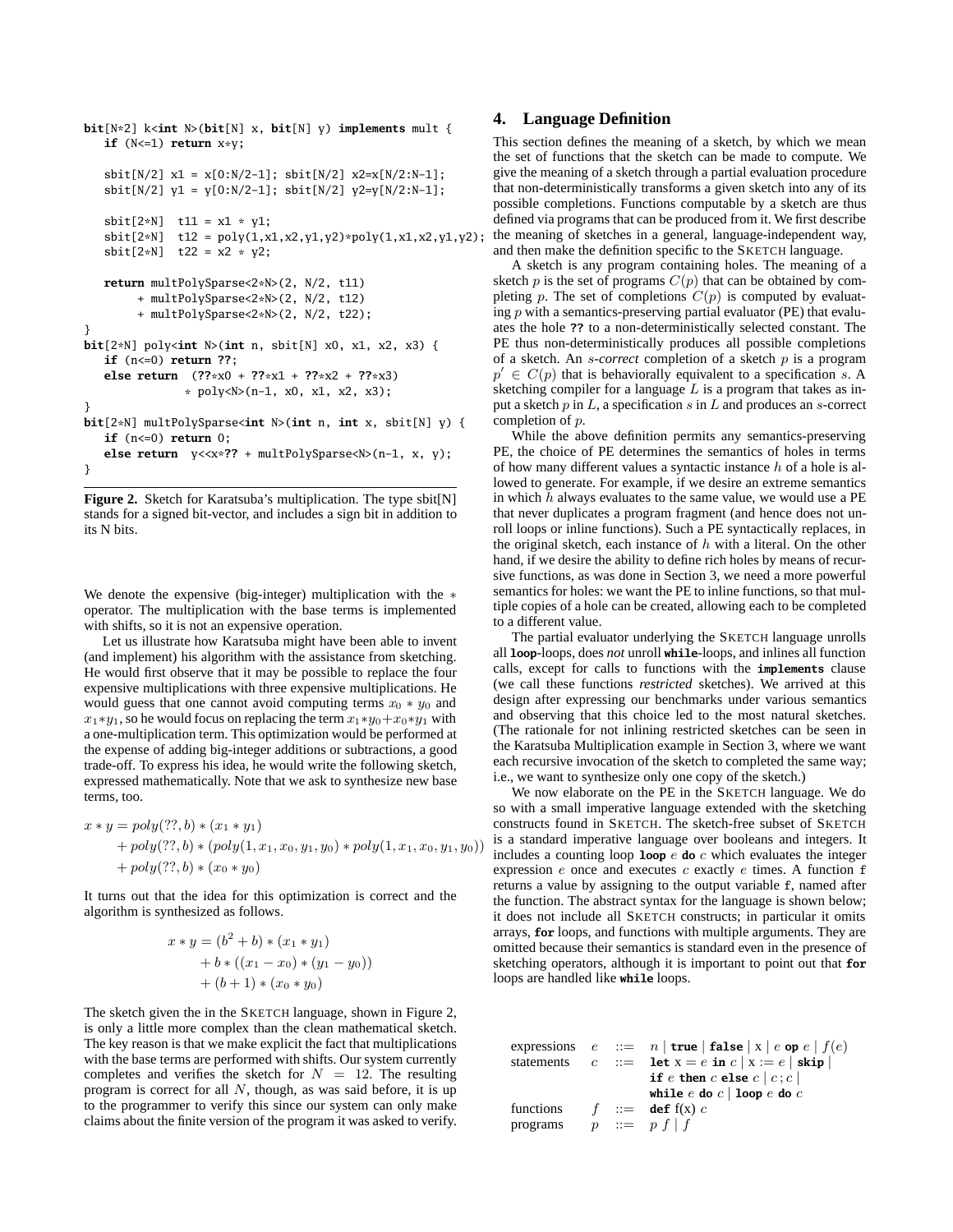Sketching is enabled with two constructs:

expressions 
$$
e ::= ?
$$
?  
functions  $f ::= \text{def } f(x) \text{ implements } g \text{ } c$ 

We define the partial evaluator with rewrite rules. The following notation applies to statements.

$$
\langle c, \sigma \rangle \rightarrow \langle c', \sigma' \rangle
$$

The rule states that, given a state  $\sigma$ , a statement c is partially evaluated to a residual statement  $c'$ . The state  $\sigma$  maintains values of variables in the spirit of constant propagation: variables found to be constant are mapped to their constant values; non-constant variables are mapped to a special value  $\perp$ . Partial evaluation of c under the initial state  $\sigma$  produces a modified state  $\sigma'$ . The special state  $\sigma_{\perp}$  maps all variables to  $\perp$ . Given two different values  $v_1$  and v<sub>2</sub>, we define  $v_1 \cap v_1 = v_1$ ,  $v_1 \cap v_2 = \perp$ , and  $v_1 \cap \perp = \perp$ . We define  $\sigma_1 \cap \sigma_2 = [x \mapsto \sigma_1(x) \cap \sigma_2(x) \mid x \in \sigma_1 \cap \sigma_2].$ 

The following notation applies to expressions.

$$
\langle e, \sigma \rangle \to \langle v, e' \rangle
$$

Partial evaluation of e in state  $\sigma$  returns its residual expression  $e'$ as well as a value v. When e evaluates to a constant n, then  $v = n$ ; otherwise,  $v = \perp$ . Expressions are free of side effects, so they do not modify  $\sigma$ .

The partial evaluator rules are all shown in Figure 3, except for some symmetric and the obvious rules. To understand the partial evaluator, it is useful to start with rules E-Var, E-Op1, and E-Op2. We see that a non-constant variable x is evaluated to  $\bot$ ; it produces code fragment  $x$ . A constant variable is evaluated to a constant  $n$ ; it generates the literal n. The rules for **op** evaluate the operator if both operands are constants. Otherwise, the residual expression is generated.

The key non-deterministic rule is E-hole, where the code generated from a hole is a non-deterministically chosen literal. Together with the non-deterministic rules for loop unrolling and function call inlining, discussed below, this rule makes the evaluator produce all sketch completions.

Unrolling of counting loops deserves special attention. When the iteration-count expression  $e$  is a constant  $n$ , the loop body is replicated  $n$  times (S-Loop1). Otherwise, the loop is unrolled with a loop-exit test before each iteration (S-Loop2). The unroll factor is determined speculatively: the synthesizer unrolls the loop by some amount, terminating unrolling with rule S-Loop3 (formally, there is a non-deterministic choice between S-Loop2 and S-Loop3). In order to determine if the loop was unrolled sufficiently, an assertion is inserted by S-Loop3. This assertion is statically verified by the synthesizer described in the next section. If the assertion may fail on some input to the completed sketch, the loop needs to be unrolled more. In this case, the partial evaluation process is repeated with a larger unrolling factor.

Inlining of function calls is handled with four rules. When the called function evaluates to a constant, the function call disappears (E-Call1a). Otherwise, we inline the residual code of the function body (E-Call1b). In the latter rule, we model inlining as function cloning: a new function called  $g$  is generated and called from the original call site. Note that in  $c'$ , the body of function g obtained by partially evaluating the body of  $f$ , we must rename the return variable  $f$  to  $g$ . E-Call3 handles calls to restricted sketches. These calls are not inlined, since in SKETCH, we wish to complete only one copy of these sketches. Also note that we evaluate the call to the specification of these sketches, whose behavior is known before synthesis is completed Analogously to E-Loop3, Rule E-Call3 non-deterministically terminates the inlining with an assertion that checks whether the partial evaluator performed potentially recursive inlining deep enough for all inputs.

$$
\frac{\sigma(x) = \perp}{\langle x, \sigma \rangle \to \langle \perp, x \rangle} \quad \frac{\sigma(x) \neq \perp}{\langle x, \sigma \rangle \to \langle \sigma(x), \sigma(x) \rangle}
$$
 (E-Var)

$$
\langle n, \sigma \rangle \to \langle n, n \rangle \tag{E-Lit}
$$

$$
\frac{\text{choose()}\Rightarrow n}{\langle \mathbf{?7}, \sigma \rangle \to \langle n, n \rangle}
$$
 (E-Hole)

$$
\frac{\langle e_1, \sigma \rangle \to \langle n_1, e_1' \rangle \quad \langle e_2, \sigma \rangle \to \langle n_2, e_2' \rangle \quad n_1 \text{ op } n_2 \Rightarrow n}{\langle e_1 \text{ op } e_2, \sigma \rangle \to \langle n, n \rangle} \quad \text{(E-Op1)}
$$

$$
\frac{\langle e_1, \sigma \rangle \to \langle \bot, e_1' \rangle \langle e_2, \sigma \rangle \to \langle n_2, e_2' \rangle}{\langle e_1 \text{ op } e_2, \sigma \rangle \to \langle \bot, e_1' \text{ op } e_2' \rangle}
$$
 (E-Op2)

$$
\begin{array}{ll}\n\text{(def } f(in) \ c) & \langle e, \sigma \rangle \to \langle v', e' \rangle \\
\langle c, \sigma_{\perp}[in \to v'] \rangle \to \langle c', \sigma' \rangle \ \sigma'(f) \neq \perp \\
& \langle f(e), \sigma \rangle \to \langle \sigma'(f), \sigma'(f) \rangle\n\end{array}\n\tag{E-Call1a}
$$

$$
\begin{array}{ll}\n\text{(def } f(in) \ c) & \langle e, \sigma \rangle \to \langle v', e' \rangle \\
\langle c, \sigma_{\perp}[in \to v'] \rangle & \to \langle c', \sigma' \rangle \quad \sigma'(f) = \perp \quad \text{ fresh } g \\
\langle f(e), \sigma \rangle & \to \langle \perp, g(e') \rangle \quad \text{emit def } g(in) \ c'[g/f]\n\end{array} \tag{E-Call1b}
$$

$$
\langle e, \sigma \rangle \rightarrow \langle v', e' \rangle \langle c_2, \sigma_{\perp}[in \rightarrow v'] \rangle \rightarrow \langle c'_2, \sigma' \rangle
$$
\n
$$
\langle f(e), \sigma \rangle \rightarrow \langle \sigma'(g), f(e') \rangle \qquad (E\text{-Call2})
$$

 $(d_{\text{eff}}\text{f(in)}\text{iml}}\text{amult} \in \mathcal{C}$ 

$$
\langle f(e), \sigma \rangle \to \langle \bot, \text{assert false} \rangle \tag{E-Call3}
$$

$$
\langle e, \sigma \rangle \to \langle v, e' \rangle
$$
  

$$
\langle x := e, \sigma \rangle \to \langle x := e', \sigma[x \mapsto v] \rangle
$$
 (S-Asgn)

$$
\langle e, \sigma \rangle \to \langle \text{true}, e' \rangle \langle c_1, \sigma \rangle \to \langle c'_1, \sigma'_1 \rangle
$$
  
\langle **if** *e* **then**  $c_1$  **else**  $c_2, \sigma \rangle \to \langle c'_1, \sigma'_1 \rangle$  (S-If1)

$$
\langle e, \sigma \rangle \rightarrow \langle \bot, e' \rangle
$$
  

$$
\langle c_1, \sigma \rangle \rightarrow \langle c'_1, \sigma'_1 \rangle \quad \langle c_2, \sigma \rangle \rightarrow \langle c'_2, \sigma'_2 \rangle \quad \sigma_u = \sigma'_1 \cap \sigma'_2
$$
  

$$
\langle \text{if } e \text{ then } c_1 \text{ else } c_2, \sigma \rangle \rightarrow \langle \text{if } e' \text{ then } c'_1 \text{ else } c'_2, \sigma_u \rangle \tag{S-If2}
$$

$$
\frac{\langle c_1, \sigma \rangle \to \langle c_1', \sigma_1' \rangle \langle c_2, \sigma_1' \rangle \to \langle c_2', \sigma_2' \rangle}{\langle c_1, c_2, \sigma \rangle \to \langle c_1', c_2', \sigma_2' \rangle}
$$
 (S-Seq)

$$
\langle e, \sigma \rangle \to \langle n, e' \rangle \langle \overbrace{\langle c, \dots, c, \sigma \rangle \to \langle c', \sigma' \rangle}^{n} \quad (S\text{-Loop1})
$$
\n
$$
\langle \text{loop } e \text{ do } c, \sigma \rangle \to \langle c', \sigma' \rangle
$$

$$
\langle e, \sigma \rangle \to \langle \bot, e' \rangle
$$
  
\n
$$
S \stackrel{def}{=} \text{let } t = e' \text{ in if } t > 0 \text{ then } \{c; \text{loop } t - 1 \text{ do } c\}
$$
  
\n
$$
\frac{\langle S, \sigma \rangle \to \langle c', \sigma' \rangle}{\langle \text{loop } e \text{ do } c, \sigma \rangle \to \langle c', \sigma' \rangle}
$$
 (S-Loop2)

$$
\frac{\langle e, \sigma \rangle \to \langle \bot, e' \rangle}{\langle \textbf{loop } e \textbf{ do } c, \sigma \rangle \to \langle \textbf{assert } e' \le 0, \sigma \rangle}
$$
 (S-Loop-3)

$$
\frac{\langle e, \sigma_{\perp} \rangle \to (v, e') \langle c, \sigma_{\perp} \rangle \to (c', \sigma')}{\langle \text{while } e \text{ do } c, \sigma \rangle \to \langle \text{while } e' \text{ do } c', \sigma \cap \sigma' \rangle}
$$
 (S-While)

$$
\frac{\langle c, \sigma_{\perp} \rangle \to \langle c', \sigma' \rangle \text{ fresh } h \quad (\text{def } h(in) \ c'[h/f]) \quad h \equiv g}{\langle \text{def } f(in) \ c \text{ implements } g, \sigma_{\perp} \rangle \to \langle \text{def } f(in) \ c', \sigma' \rangle} \quad \text{(S-Impl)}
$$

**Figure 3.** The partial evaluation rules for producing sketch completions in SKETCH.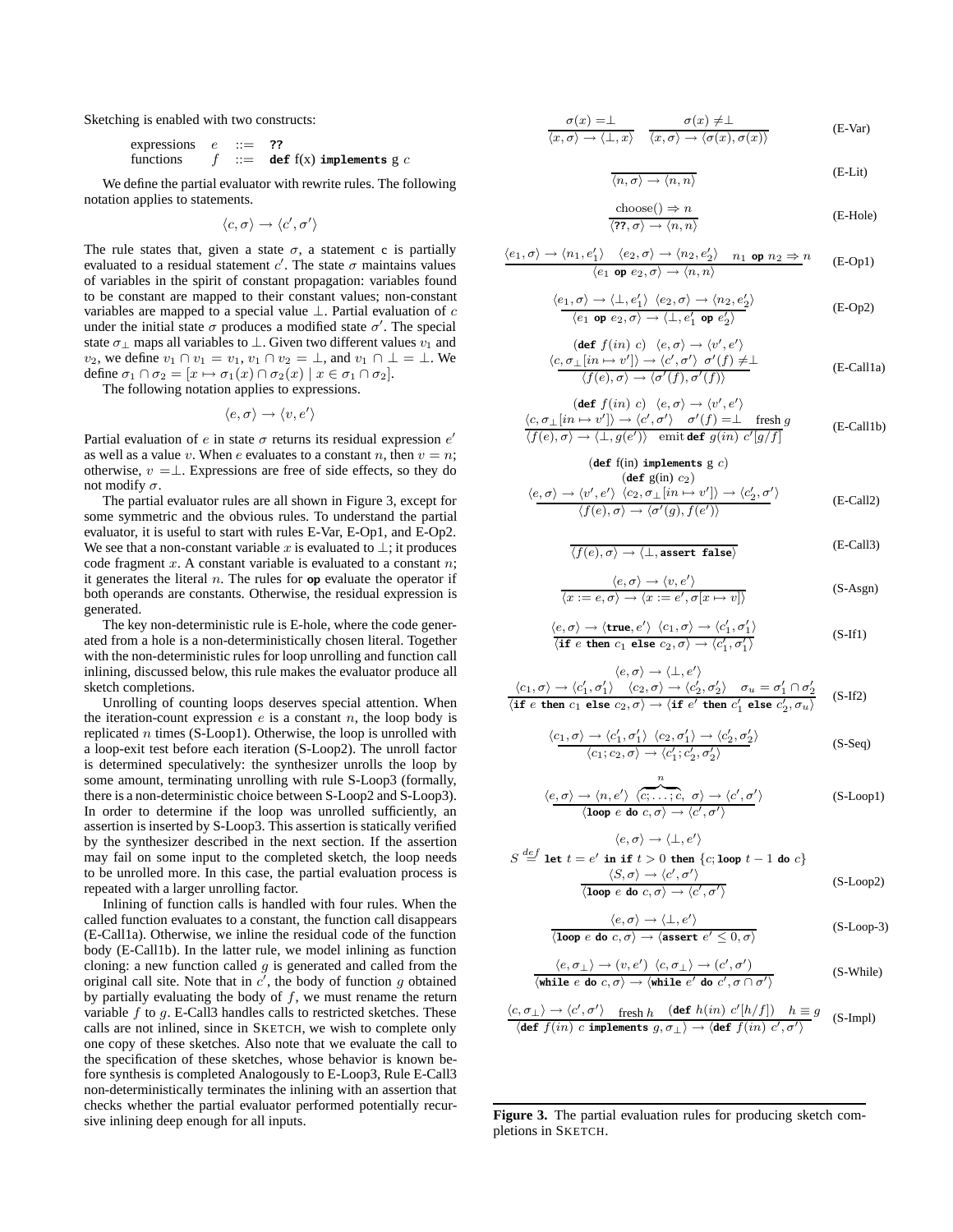Finally, rule S-impl translates definitions of restricted sketches. In contrast with other rules, this rule does not generate all possible completions of a sketch  $f$ . Instead, it selects a completion from  $C(f)$  that behaves like the specification g. Formally, this selection assumes that the partial evaluator can guess hole values that will make the completed sketch behave suitably. The next section shows how the holes are computed in our system.

## **5. Synthesis of Holes**

In this section, we describe how our synthesizer computes the values of holes. We first describe how this hole synthesizer collaborates with the partial evaluator defined in the previous section. Next, we phrase synthesis of holes as a quantified boolean satisfiability problem. We then show how SKETCH programs are translated to boolean functions suitable for this problem. Finally, we present a new counterexample-driven solver for the boolean satisfiability problem, as well as our scalability optimizations.

#### **5.1 The SKETCH Compiler**

In Section 4 we defined the semantics of sketches in terms of a partial evaluator which non-deterministically replaces holes with constant values that are then propagated through the program. In practice, the SKETCH compiler implements this transformation using a three-stage process. First, the partial evaluation algorithm in Figure 3 is invoked, slightly modified: the holes are replaced with free variables and evaluated to the unknown value ⊥.

$$
\frac{\text{ fresh } c}{\langle \text{??}, \sigma \rangle \rightarrow \langle \bot, c \rangle} \ .
$$

These free variables are added to the function parameters of the sketch and are referred to as *control inputs*.

Second, the synthesizer computes an assignment of values for these control inputs. After these computed values are assigned to the control inputs, a fully completed sketch is obtained. As an aside, it is in this step where a sketch may be shown to be buggy (i.e., it cannot be completed to behave like the specification) or an assertion may be found to fail (e.g., some loop should have been unrolled more). In the latter case, the first step must be repeated to unroll loops further.

The last step optimizes the completed sketch by partially reevaluating it with Figure 3. At this point, all holes have been replaced with constants, allowing code improvements. In fact, the code produced will be the same as if the E-Hole rule in Figure 3 was magically able to guess a suitable value in the first step. An example of code improvement possible in the step: if a loop iteration count becomes known once the hole are filled in, a loop initially unrolled with E-Loop2 will be partially evaluated (with rule S-If1) into the more efficient form normally produced by rule E-Loop1.

#### **5.2 Synthesis as QBF**

The synthesizer represents SKETCH programs as boolean functions. Both specifications and sketches are translated to boolean functions with the same procedure. A specification with  $m$  input bits and *n* output bits is translated to a function  $P : \{0, 1\}^m \rightarrow$  $\{0, 1\}^n$ . A matching sketch with k control inputs is translated to a function  $S: \{0, 1\}^{(m+k)} \to \{0, 1\}^n$ . As will be shown in Section 5.3, these boolean functions model program semantics without approximation.

Having obtained functional description of the specification and the sketch, we phrase synthesis as an instance of the Quantified Boolean Formula Satisfiability problem (QBF). QBF is a generalization of the boolean satisfiability problem (SAT) in which both existential and universal quantifiers can be applied to a boolean formula. Formally, the sketch  $S$  can be completed to the specification  $P$  if there exists a control  $c$  such that the specification and

sketch are functionally identical, i.e., when the following formula is satisfiable.

$$
\exists c \in \{0, 1\}^k, \forall x \in \{0, 1\}^m; P(x) = S(x, c) \tag{5.1}
$$

This problem is decidable, because  $c$  and  $x$  range over finite domains. Consequently, for any sketch expressed in our language, we can either complete the sketch or show that the sketch is buggy.

#### **5.3 Programs as Boolean Functions**

Our translation to boolean functions largely follows the standard approach used by other verifiers  $[3, 17]$ . Expressions computing  $k$ bit integers are modeled as a boolean function that computes a  $k$ -bit output vector from the program inputs and controls.

To efficiently model array operations and switch statements, we represent some integer expressions with a less standard sparse encoding, detailed below. Each expression has a type; either bin if it is to be represented with the (binary) encoding, or spar if it is encoded sparsely. Currently, we assign these types syntactically, based on operations performed, but one can imagine a smarter selection of representations.

The translation of a program into its boolean representation computes a symbolic value for each program variable. The symbolic value is a boolean function over the inputs to the program. The boolean representation of a function is the symbolic value of its return variable. A symbolic state  $\pi$  maintains symbolic values of variables. We describe the translation of SKETCH programs into boolean functions with rewrite rules in the following notation:  $\langle p, \pi \rangle \rightarrow \langle b, \pi' \rangle$  means that a program fragment p in state  $\pi$  produces a boolean function b in state  $\pi'$ . Since expressions do not affect the state, we abbreviate to  $\langle e, \pi \rangle \rightarrow b$ . Similarly, since statements do not produce values, we abbreviate to  $\langle c, \pi \rangle \rightarrow \pi'.$ 

We first discuss the translation of a function call. Assume function f has parameters  $in_1, \ldots, in_m$ ; recall that this function returns the last value assigned to variable f in the body of f.

$$
\begin{array}{c}\n\text{def } f(in_1, \ldots, in_m) \ c \\
\langle c, [in_1 \mapsto \pi(x_1), \ldots, in_m \mapsto \pi(x_m)] \rangle \to \pi' \\
\langle f(x_1, \ldots, x_m), \pi \rangle \to \pi'(f)\n\end{array}
$$

There is an analogous rule for the case where f is a restricted sketch; in that case, instead of translating the body of f, as in rule E-Call2 in Figure 3, we translate the body of its specification. The specification has the same behavior and its body contains no holes, which simplifies matters.

To translate a definition of a function, we invoke the rule for translating a function call but we initialize  $\pi$  to functions that map parameters to themselves. For example, given

def 
$$
f(x,y)
$$
 {x:=y; f:=x+y; }

we set  $\pi$  to  $[x \mapsto \lambda x y \cdot x, y \mapsto \lambda x y \cdot y]$ . After the call is translated, the function  $\pi'(f) = \lambda x y \cdot y + y$ , expressed as a boolean circuit, is the function representation of function  $f$ .

#### **5.3.1 Arrays and sparse integer expressions**

The sparse integer representation is primarily intended to efficiently model array operations. The sparse encoding is very similar to guarded location sets used by Saturn [17] to represent pointers (Saturn does not model arrays). The sparse encoding represents an integer as a set of *guarded values* of the form  $(v, b)$ , where v is an integer constant and the *guard* b is a boolean function over input variables. If  $b$  is true, then the integer has value  $v$ . We maintain an invariant that for all inputs at most one guard will be true. Similarly, we maintain uniqueness of the guarded values by taking a disjunction of terms guarding the same value.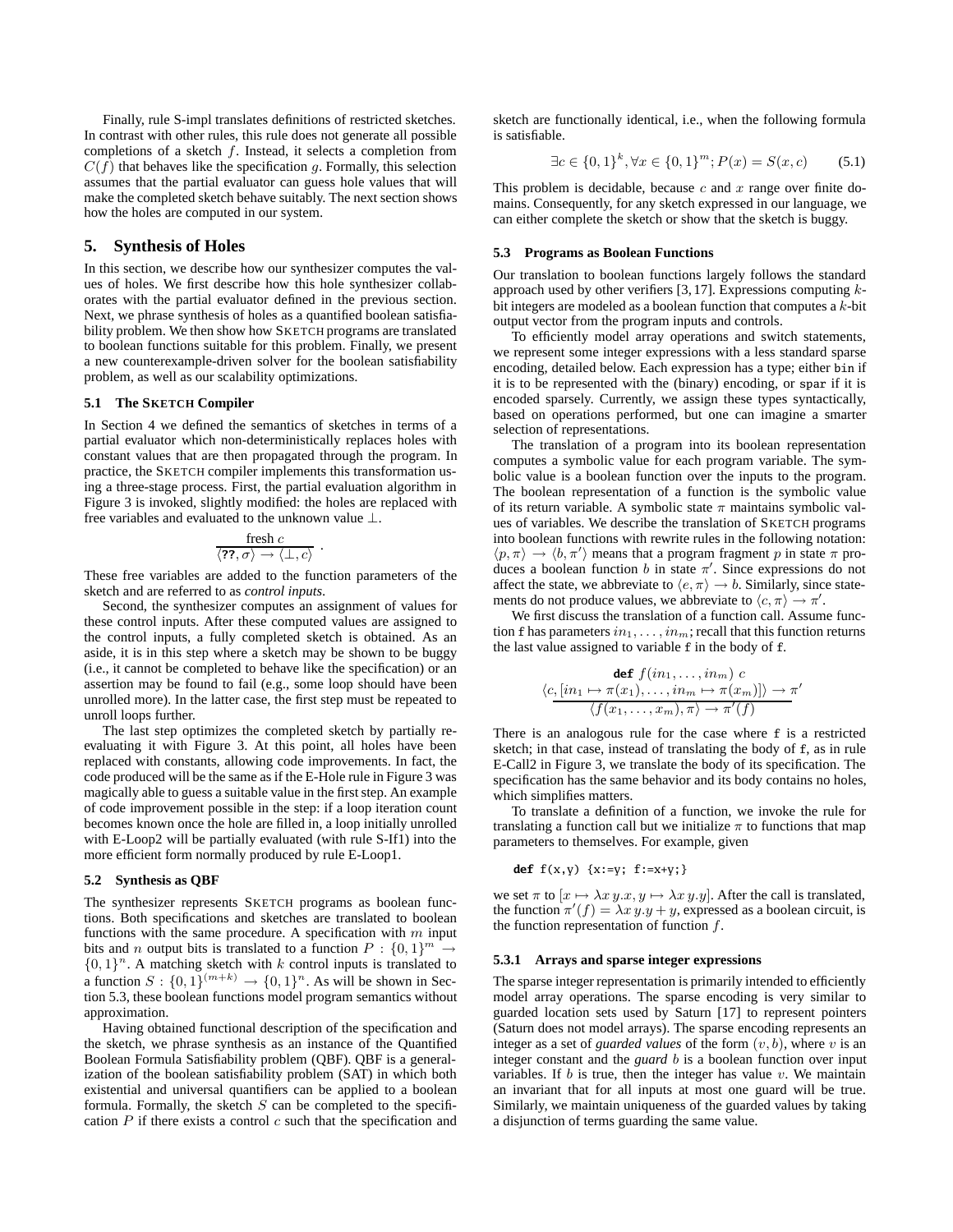Let us assume that  $\mathbf{x} = in_1, \ldots, in_m$  is a vector of program inputs. An integer constant  $n$  represented sparsely uses a guard function that returns true on any input:

$$
\langle n : \text{spar}, \pi \rangle \rightarrow [(n, \lambda \mathbf{x}.\text{true})]
$$

Arithmetic expressions are handled by applying the arithmetic operation on pairs of values from the two operands and guarding them with the conjunction of their respective conditions.

$$
\langle e_1 : \text{spar}, \pi \rangle \rightarrow [(v_1^1, b_1^1), \dots (v_k^1, b_k^1)]
$$
  

$$
\langle e_2 : \text{spar}, \pi \rangle \rightarrow [(v_1^2, b_1^2), \dots (v_l^2, b_l^2)]
$$
  

$$
\langle e_1 \text{ op } e_2 : \text{spar}, \pi \rangle \rightarrow [(v_i^1 \text{ op } v_j^2, b_i^1 \wedge b_j^2)]
$$

It is useful to note here that the sparse representation makes it easy to discover constants. If an expression  $e$  : spar does not depend on any inputs or controls, then  $e = [(n, \lambda \mathbf{x}.\mathbf{true})]$  for some constant  $n$ . (In practice, we only do trivial minimizations on the guards as we construct them, so the sparse representation for a constant could be  $e = [(n_1, f_1), (n_2, f_2), \ldots, (n_k, f_k)]$ , where some  $f_i$  is a tautology while the remaining guards are unsatisfiable.)

The conversion from binary to sparse representation incurs a potentially exponential size explosion since the sparse form is, in the worst case, a unary representation.

$$
\frac{\langle e:\text{bin}, \pi\rangle \to [b_1,\ldots,b_k]}{\langle e:\text{bin}, \pi\rangle \to [(i,\lambda x.e(\mathbf{x})=i)] \,\,\forall i\in\{0\ldots 2^k-1\}]:\,\text{spar}}
$$

To alleviate the exponential explosion, one can examine how the sparse value is to be used. For example, if the sparse integer is used only to index an  $n$ -element array, then the sparse representation needs to maintain at most  $n + 1$  terms: *n* terms for the array elements and a term to discover out-of-bounds accesses. (Here, we generalize the sparse representation somewhat in that the latter term represents not a single constant but all out-of-bounds index values.)

We are now ready to translate array accesses. An  $n$ -element array is modeled as a (dense) tuple of  $n$  boolean functions, which can be either all in the binary form

$$
\texttt{ar}:\texttt{bin}=[[b_1^1,\ldots,b_k^1],\ldots,[b_1^n,\ldots,b_k^n]]
$$

or all in the sparse form

 $\texttt{ar} : \texttt{spar} = [[(v_1^1, b_1^1), \ldots, (v_{l_1}^1, b_{l_1}^1)], \ldots, [(v_1^n, b_1^n), \ldots, (v_{l_n}^n, b_{l_n}^n)]]$ 

Index expressions are always in sparse form.

Given an index expression  $e$ : spar and an array ar : bin, the translation produces  $ar[e]$ : bin. The translation proceeds bitwise: the j-th bit in ar[e] : bin will be true if the j-th bit of ar[p] is true, and  $e$  evaluates to  $p$ . The value of  $e$  will equal  $p$  if for some  $i$ , the pair  $(x_i, f_i)$  in the sparse representation of e has  $x_i = p$  and  $f_i$ evaluates to true.

$$
\langle e : \text{span}, \pi \rangle \rightarrow [(x_1, f_1), \dots (x_l, f_l)]
$$

$$
\pi(\text{ar}) = [[b_1^1, \dots, b_k^1], \dots, [b_1^n, \dots, b_k^n]]
$$

$$
\langle \text{ar}[e] : \text{bin}, \pi \rangle \rightarrow [(\bigvee_{i \leq l} (b_1^{x_i} \wedge f_i)), \dots, (\bigvee_{i \leq l} (b_k^{x_i} \wedge f_i))]
$$

Given an index expression  $e$ : spar and an array ar : spar, the translation produces  $ar[e]$ : spar. To understand the translation, shown below, consider the conditions under which a value  $v_i^p$  stored in the array becomes the value of  $ar[e]$ . (1) Since the value  $v_i^p$ belongs to the values of the sparse array element  $ar[p]$ , the sparse index expression  $e$  must be able to evaluate to  $p$ . In other words, e : spar must contain a value  $x_j = p$ . (2) The guard function  $f_j$ of x*<sup>j</sup>* must evaluate to true, meaning that we indeed want to read the element  $ar[p]$ . (3) To ensure that  $v_i^p$ , is actually the value of are extreme  $\sum_{i}^{n} f_i$ ,  $\sum_{i}^{n} f_i$  must evaluate to true. To obtain the  $\sum_{i}^{n} f_i$  must evaluate to true. To obtain the translation, these conditions are collected for all values that  $ar[p]$ can evaluate to (iteration over all  $i$ 's), as well as for all possible index values (iteration over all  $j$ 's).

$$
\langle e : \text{spar}, \pi \rangle \to [(x_1, f_1), \dots, (x_k, f_k)]
$$

$$
\pi(\text{ar}) = [[(v_1^1, b_1^1), \dots, (v_{l_1}^1, b_{l_1}^1)], \dots, [(v_1^n, b_1^n), \dots, (v_{l_n}^n, b_{l_n}^n)]]
$$

$$
\langle \text{ar}[e] : \text{spar}, \pi \rangle \to [(v_i^{xy}, b_i^{xy} \land f_j) \mid 1 \le j \le k, 1 \le i \le l_{xy}]
$$

We can now illustrate why the sparse representation models common array operations more efficiently than the binary representation. There are two reasons for this, and both have to do with the way arrays are used in programs. The first reason is that array index expressions often range over a small set of values, a property not exploited by the binary representation. For example, the following statements appear in one of the benchmarks we studied:

$$
tmp = (i+??)%4;
$$
  

$$
idx = input[(tmp)*4+j];
$$

In the benchmark,  $i$  and  $j$  are constant so the index can take only four different values, but that information would be lost if the expressions were represented in bit-vector form.

The second reason is that when arrays are used in loops, their index is often the sum of a loop invariant expression and an induction variable (which after unrolling the loop becomes a constant).

ofst = **??**; **for**(**int** i=0; i<N; ++i){ out[i] = (ofst+i)<N ? **in**[i+ofst] : 0; }

This pattern is handled very efficiently by the sparse values. For example, in the code above out[i] evaluates to:

$$
(f_0 \wedge in[i]) \vee (f_1 \wedge in[i+1]) \vee \ldots \vee (f_{n-i-1} \wedge in[n-1])
$$

The  $f_i$  are the guard variables of the sparse of st. If of st were represented in binary, each access to array **in** would involve evaluating an expensive boolean function. The function would compute ofst+i with an adder circuit and then perform the selection of the array element. With the sparse representation, the guard functions are computed only once for each assignment to ofst. Also, the addition of constants such as i is free, since they are folded into the guarded values.

#### **5.3.2 Conditionals and Loops**

The treatment of conditionals is fairly standard; we convert them into predicated code, as in [3,17]. Loops are also handled in essentially the same way as in [3, 17]. They are unrolled by a fixed factor and assertions are inserted to ensure that the loop was unrolled sufficiently. The rules in figure 3 already unrolled the **loop** construct, but when generating boolean functions, all remaining kinds of loops need to be unrolled, too.

An interesting point is that even though our handling of loops is fairly standard, the sparse representation of integers leads to more efficient representations for loops, particularly for the **loop** construct. This is because when such loops get unrolled, they produce **if** statements with conditions of the form  $t - i > n$ . These conditions have very small boolean representations when  $t$  is a sparse integer and  $n$  and  $i$  are constants. In fact, when  $t$  is sparse, we can often statically determine branch directions, even if we cannot determine the precise value of  $t$ . For example, if we know  $t = [(0, v1)(3, v1)]$ , then if we also know that  $t > 0$ , it must be that  $t = 3$ . This way, we can statically eliminate most of the branches produced when generating functions for **loop**(t) c.

#### **5.3.3 A Simple Example**

As an example of the application of these rules, consider the sketch: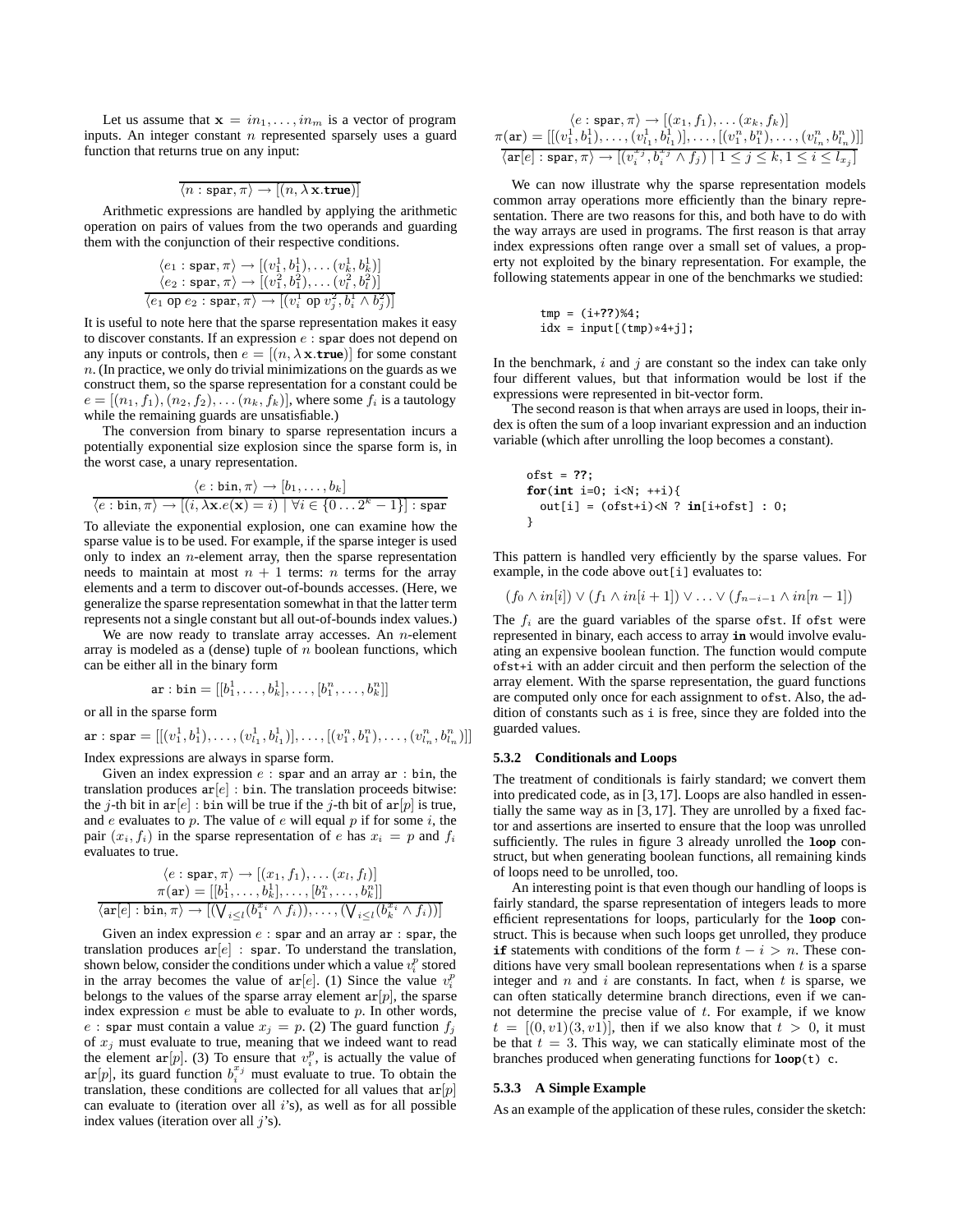```
def f(int[4] in){
 loop(??)
   f = f \land in[??];
}
```
Then, after applying the rules in Figure 3, the function becomes

```
def f(int[4] in, int c1, int c2, int c3, int c4){
 let t0 = c1 in
   if(t0>0)
     f = f \wedge in[c2];let t1 = t0-1 in
       if(t1>0)
          f = f \wedge \mathbf{in}[c3];let t2 = t1-1 in
            if(t2>0)
              f = f \wedge in[c4];assert t2-1 == 0;
}
```
Assume the unknowns are fixed at two bits (see Section 5.5). Then we have that

 $c1 \rightarrow [\hat{c_1}, \hat{c_2}]$ 

When **??** is converted to sparse form, we get that **??** becomes

$$
t_0 = [(0, \neg \hat{c_1} \land \neg \hat{c_2}), (1, \hat{c_1} \land \neg \hat{c_2}), (2, \neg \hat{c_1} \land \hat{c_2}), (3, \hat{c_1} \land \hat{c_2})]
$$

and the expressions t1>0 and t2>0 become  $(\hat{c}_1 \wedge \neg \hat{c}_2) \vee (\neg \hat{c}_1 \wedge \neg \hat{c}_2)$  $(\hat{c}_2) \vee (\hat{c}_1 \wedge \hat{c}_2)$  and  $(\neg \hat{c}_1 \wedge \hat{c}_2) \vee (\hat{c}_1 \wedge \hat{c}_2)$  respectively .

## **5.4 Counterexample-Driven Solver**

Problem (5.1) is decidable but intractable. In general, QBF is PSPACE-complete, and can be solved in time exponential in the number of quantified variables. However, Problem (5.1) is a restricted form of QBF with only one quantifier alternation (of the form  $\exists \forall$ ), a problem known as 2QBF. The computational complexity of this problem is  $\Sigma_2$ -complete, falling in the polynomial hierarchy between NP and PSPACE.

Our solver relies on two SAT solvers, co-operating in a synthesizeverify loop. First, a random input  $x$  is generated and the synthesizing solver attempts to find control  $c$  that makes the sketch equal to the specification on the input  $x$ . If such control cannot be found, the sketch is buggy. Otherwise, the control  $c$  is given to the verifying solver, which attempts to verify that the sketch is equivalent to the specification on all inputs. If so, the sketch can be completed and control  $c$  is the result of the synthesis. Otherwise, a counterexample input provided by the verifier is added to the set of inputs considered by the synthesizer and the process repeats. The algorithm is shown in Figure 4.

The algorithm will terminate because, in the worst case, each of the 2*<sup>m</sup>* inputs will appear as a counterexample, at which point the synthesizer's answer no longer needs to be verified. This reduction of 2QBF to two SAT solvers does not come free: the algorithm requires more than polynomial space but the trade-off is that we can employ the efficient techniques embedded in modern SAT solvers. Others have used two cooperating SAT solvers to solve 2QBF problems before [11]; however, none of the solvers presented in [11] uses counterexamples to guide the synthesis of controls in the way we do.

## **5.5 Scalability Optimizations**

In order to improve scalability, our solver performs the following optimizations.

```
\frac{1}{2} Synthesize control that completes S for a range
-
-
 -

-
    // check if the control also works for all other inputs. If not,
    I = \{\}<br>x = \text{random}()x = random()<br>do
    I = I \cup \{x\}<br>c = synthesi
        c = \mathsf{synthesis} inthesizeForSomeInputs(I) if c = \mathsf{nil} then exit("buggy sketc
        if c = nil then exit("buggy sketch")<br>x = \text{verifyForAllInputs}(c)x = verifyForAllInputs(c)while x \neq \mathsf{nil}return c{\sf function} synthesizeForSomeInputs(set of inputs I I 
 -

    f \bigvee_{x \in I} P(x) = S(x, c) is satisfiable then<br>
x∈I.P(x) = S(x, c) is satisfiable then<br>
x∈I P(x) = S(x, c) is satisfiable then
       return c that satisfies the formula
    \text{else} // sketch S cannot be completed<br>return nil
    ----
-
-
 -

-
     c
 -

-
    \frac{1}{2} veing a sketch S completed with controls e is functional.
    P(f \text{ count in the three numbers})<br>
P(x) = S(x, P(x) + S(x, c)).<br>
if P(x) + S(x, c) is satisfiable then
    if P(x) \neq S(x, c) is satisfiable then<br>return x satisfying the formula
        x such y mg the formula
   else
    -1 -1

-
 -

   end if
```
**Figure 4.** The counterexample-driven synthesis algorithm.

*Increasing Ranges of Holes.* The translation of some language constructs leads to exponentially large boolean functions, for example in loop(??), where the loop is controlled by a value unknown at the time of translation. Our solution is to initially restrict the range of holes and attempt synthesis. When synthesis fails, we re-translate the sketch with a larger range.

*Specialization of the Boolean Formula* For each new counterexample input  $x_i$  that we add to the SAT problem that handles the synthesis, we have to add a new set of clauses corresponding to  $P(x_i) = S(x_i, c)$ . However, when generating these clauses, the input is a known constant, so we can specialize the formula, producing many fewer clauses than what we would need to represent  $P(x) = S(x, c)$  for an arbitrary input x.

*ABC* For most SAT problems, we use the MiniSAT [4] solver. However, for the hardest problems our solver can switch to ABC [10], a system which does logic optimization based on And-Inverter Graphs originally designed for circuit verification and optimization. For the hardest problems we've encountered, ABC provides order of magnitude improvement over the standard SAT solver.

## **6. Evaluation**

 -

To evaluate our system, we coded a set of small benchmarks from various domains, including networking, cryptography, and coding. The benchmarks are described in Section 6.1. Section 6.2 describes the performance of the solver and analyzes the factors that determine the solving time. Subsection 6.3 takes the pop benchmark and shows how the user can improve the running time for the solver by providing the compiler with additional information about the contents of holes. Finally, subsection 6.4 shows a case study of the SKETCH solver for a real benchmark, the AES encryption standard, and describes how the SKETCH compiler is able to incorporate multiple sketches to produce a single implementation. The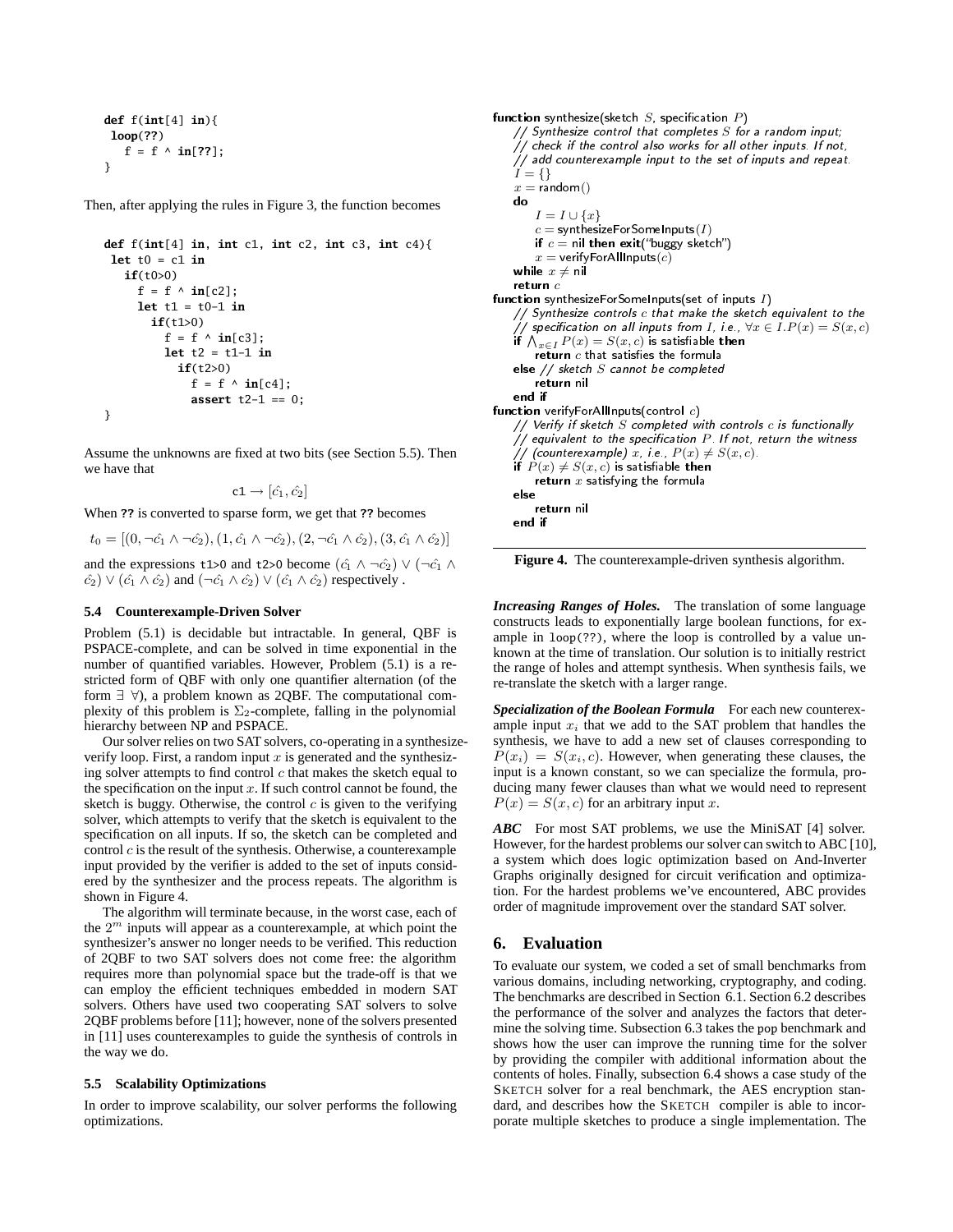section also shows that the code produced by the SKETCH compiler is competitive with a real hand-tuned implementation of the benchmark available in the public domain.

## **6.1 The Benchmarks**

The following benchmarks were used to test our solver.

**log2** computes the log of a number using only  $log(n)$  operations for an n bit word, by performing what amounts to a binary search. The sketch leaves unspecified a loop iteration count as well as two masks and a shift amount in the body of the loop.

**pop** is the population count benchmark described in Section 3.

**parity** computes the parity of an *n*-bit word in a divide-andconquer fashion using  $log(n)$  operations. The sketch leaves unspecified a loop iteration count, and a shift amount in the loop body.

**reverse** reverses the order of the bits in an n-bit word in a divideand-conquer fashion using  $log(n)$  operations. The sketch contains a loop with an unspecified iteration count, and in the body of the loop is a statement  $t = ((t \gg s) \& m)$  |  $((t \ll s) \& \sim m)$ , where m is set with a hole on each iteration, and s is multiplied by an unknown value on each iteration.

**crc** is a widely used error detection code based on division of polynomials. The input message is interpreted as coefficients mod 2 of a polynomial  $M(x)$ . The checksum for the message is defined as the reminder of dividing this polynomial by a fixed polynomial  $K(x)$  of degree n.

This benchmark is interesting because it is an example of a streaming program. It is technically not finite, because it manipulates a message of unbounded size, but it was easily refactored into an outer loop which iterates over the entire message and a finite procedure which takes the current checksum and the next word of input, and produces a new checksum. The sketch uses a wellknown trick to produce a table-based implementation. Our sketch has a parameter S, which determines the number of tables.

**poly** This is the polynomial example from section 3.

**karat** is the karatsuba multiplication algorithm from section 3.

#### **6.2 Synthesizer Performance**

Table 1 summarizes the completion times for the benchmarks described above on a 1.3 GHz Pentium 3 with 1GB of RAM. All benchmarks were run using 5 bits for each integer hole and 8 as the default unroll factor for loops. The table lists the number of bits for both the input and the controls, and the number of nodes in the boolean dag that represents the sketch and the spec after partial evaluation. The table also lists data about the behavior of the solver, including the number of iterations of synthesis and verification, and the total time spent on these two.

The first observation that jumps out from the data is that the solution time for most benchmarks is dominated by the synthesis time, as opposed to verification. This is expected considering most benchmarks have a lot more controls than inputs, so the search space for synthesis is much larger. The predominance of the synthesis time also explains the very weak correlation between the solution time and the size of the spec. This is because the synthesis phase searches for controls that work for a given set of inputs, so in this phase the spec is completely evaluated away into a set of output values. This makes the internal structure of the spec irrelevant for the synthesis time. The fact is of practical importance because users should not attempt to modify their specifications to please the solver.

Two exceptions for which verification time dominates are crc and poly-15. poly is a challenging benchmark involving addition and multiplication, which are known to cause problems for SAT solvers, so the what is surprising is not that verification is slow but that synthesis is so fast. This is likely due to the fact that even

| Bench  | In             | ctrl | spec | sketch | Iter           | Synth   | Verify |
|--------|----------------|------|------|--------|----------------|---------|--------|
| crcS2  | 32             | 512  | 816  | 1208   | 25             | 2.28    | 77.90  |
| crcS4  | 32             | 1024 | 816  | 1396   | 61             | 6.10    | 65.20  |
| crcS8  | 32             | 8192 | 816  | 8402   | 511            | 223.52  | 589.04 |
| crcS2  | 16             | 128  | 216  | 316    | 13             | 0.08    | 0.27   |
| crcS4  | 16             | 256  | 216  | 362    | 31             | 0.18    | 0.53   |
| crcS8  | 16             | 2048 | 216  | 2113   | 255            | 8.22    | 22.78  |
| kar    | 4              | 59   | 22   | 427    | 7              | 0.52    | 0.02   |
| kar    | 8              | 61   | 131  | 950    | 8              | 21.55   | 0.19   |
| kar    | 12             | 63   | 324  | 1540   | 8              | 51.70   | 1.62   |
| log2   | $\overline{4}$ | 109  | 24   | 501    | 7              | 0.07    | 0.02   |
| log2   | 8              | 173  | 126  | 957    | 17             | 1.06    | 0.12   |
| log2   | 16             | 301  | 570  | 1869   | 25             | 70.75   | 0.71   |
| log2   | 24             | 429  | 1334 | 2781   | 52             | 1006.93 | 2.72   |
| pop    | $\overline{4}$ | 77   | 35   | 478    | 8              | 0.08    | 0.02   |
| pop    | 8              | 109  | 149  | 966    | 13             | 1.10    | 0.09   |
| pop    | 16             | 173  | 617  | 1942   | 21             | 1016.93 | 2.27   |
| parity | $\overline{4}$ | 45   | 8    | 178    | 4              | 0.01    | 0.00   |
| parity | 8              | 45   | 16   | 266    | 7              | 0.02    | 0.01   |
| parity | 16             | 45   | 32   | 442    | 10             | 0.24    | 0.10   |
| parity | 32             | 45   | 64   | 794    | 24             | 52.00   | 3.12   |
| poly   | 5              | 30   | 322  | 834    | 3              | 0.06    | 0.09   |
| poly   | 10             | 60   | 1527 | 3739   | 5              | 0.35    | 1.56   |
| poly   | 15             | 90   | 3632 | 8744   | $\overline{4}$ | 0.85    | 97.93  |
| rev    | 16             | 138  | 32   | 1039   | 14             | 16.86   | 2.10   |
| rev    | 32             | 266  | 64   | 2063   | 27             | 28.23   | 2.50   |
| rev    | 64             | 522  | 128  | 4111   | 59             | 90.88   | 8.15   |
|        |                |      |      |        |                |         |        |

**Table 1.** Synthesis and verification time for selected benchmarks.

though we are synthesizing 15-bit integers, it is easy for the solver to discover that the 12 most significant bits of each of these should be zero. In CRC, controls also dominate inputs, but the unknowns, which correspond to table entries, are to a large degree independent, which implicitly decomposes the search.

Another interesting observation is the very strong correlation between the number of iterations and the number of unknowns. This roughly linear correlation seems of limited practical importance, though, since there is little correlation between the number of iterations of the solver and its solution time. However, it is interesting to realize that the number of counter-example inputs needed to find controls is not proportional to the size of the input space but to the number of bits of controls.

#### **6.3 Impact of Holes on Scalability**

In this section, we use the pop benchmark with input size 16 to analyze how the user can improve the solution time by providing additional information about the holes present in the benchmark.

The original benchmark contains four holes: one for the loop bound, one for the shift amount and two for the masks. For our experiments, we recorded the solution time for the original benchmark, and then we recorded how the solution time varied when we added extra information in the following way:

- By specifying the loop bound fully (s) instead of leaving it unspecified (u).
- By fully specifying the masks (0), or by stating that on each iteration the two masks contain the same value (1), instead of leaving them as two independent holes (2).
- By specifying the shift ammount fully (f), or partially (p), instead of leaving it unspecified (u). The shift is specified partially by stating that it is initially one, and on each iteration shift=shift\***??**.

Table 2 summarizes the solution times for the experiments. For these experiments, loops were unrolled by 4 by default, and the size of holes was not determined a priori, but was set to grow as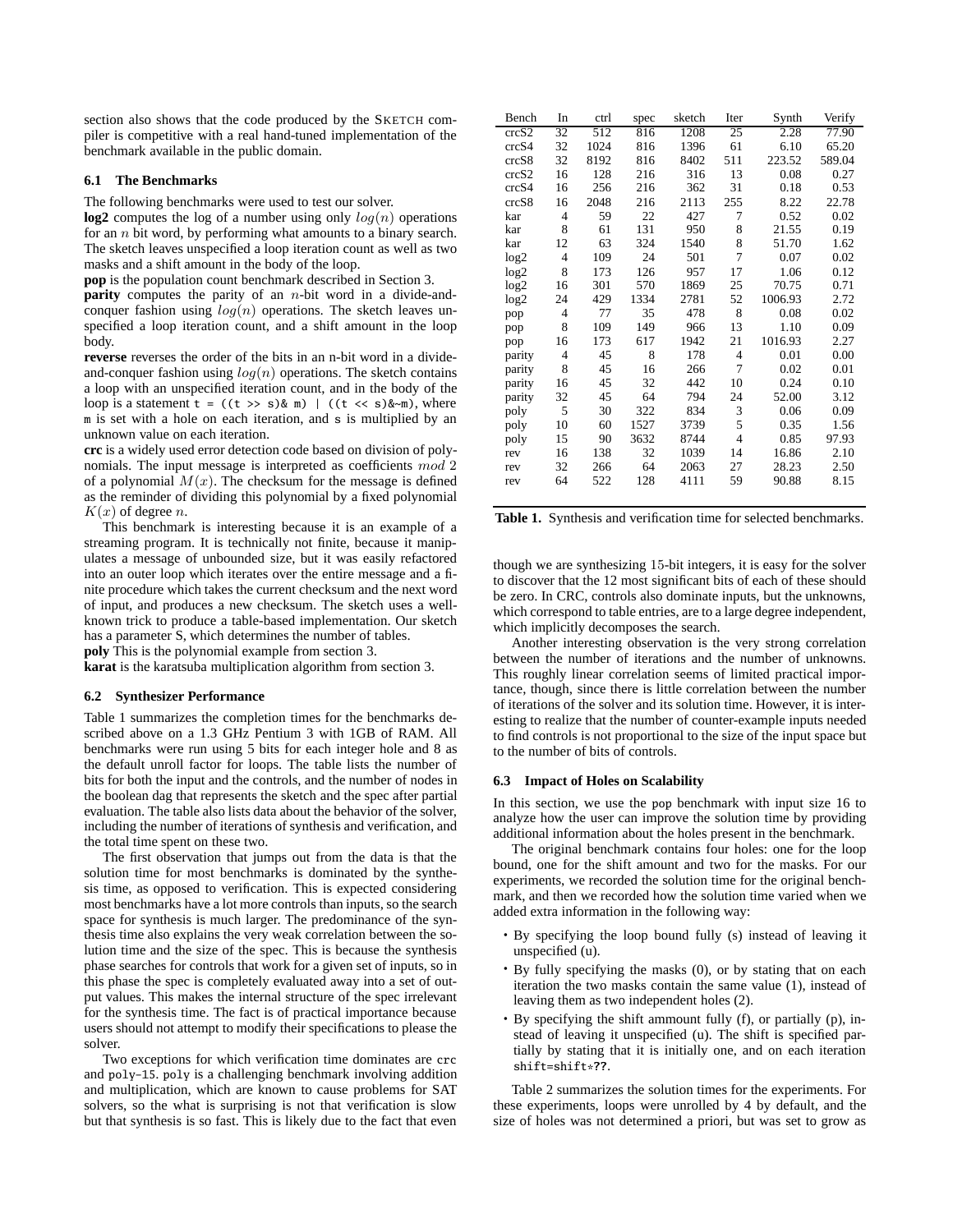| loop | mask | shift | iters | synth  | verify | total   |
|------|------|-------|-------|--------|--------|---------|
| u    | 2    | u     | 31    | 1588   | 5.80   | 1593.80 |
| u    | 2    | р     | 29    | 16.50  | 5.32   | 21.80   |
| S    | 2    | u     | 32    | 311.80 | 7.14   | 318.96  |
| u    | 1    | u     | 16    | 173.06 | 4.93   | 177.99  |
| u    | 2    | f     | 28    | 14.86  | 5.31   | 20.18   |
| u    |      | f     | 12    | 0.30   | 8.97   | 9.31    |
| S    |      | f     | 10    | 0.28   | 2.36   | 2.64    |
| S    | 1    | р     | 12    | 0.37   | 3.80   | 4.24    |
| S    | 2    | p     | 25    | 8.21   | 5.20   | 13.41   |
| S    | 0    | u     | 3     | 0.52   | 10.63  | 11.16   |

**Table 2.** Running times for population count with varying levels of unknowns. Synth corresponds to the time spent in synthesis and verify is the time spent of verification.

```
int[4] roundSK(bit[32][4] in, bit[32][4] rkey)
    implements round{
  int[4][256] T = ??;
  int[4] output = 0;
 bit[32] mask = 0x000000FF;
  int[4][4] ch = {{0,1,2,3}, {1,2,3,0},
                  {2,3,0,1},{3,0,1,2}};
 for(int i=0; i<4; ++i){
   int i0 = (int) in[ch[i][0]] & mask;
    int i1 = (int)(in[ch[i][1]] >> 8) & mask;
    int i2 = (int)(in[ch[i][2]] >> 16) & mask;
    int i3 = (int)(in[ch[i][3]] >> 24) & mask;
    output[i] = T[0][i0] \wedge T[1][i1]^ T[2][i2] ^ T[3][i3];
    output[i] = output[i] \land rkey[i];}
 return output;
}
```
**Figure 5.** Sketch for one round of AES.

needed (see Section 5.5). The table does not contain all possible combinations of the optimizations, because some of them were not possible—in specifying the mask we also had to specify the number of iterations—and others were not very interesting because their solution times were already quite small—such as  $(s,0,p)$  or  $(s,0,f)$ .

The most striking observation is how by adding even partial information about the shift amounts, the solution time is reduced dramatically. For this benchmark, adding information about the shifts is more valuable than for either the masks or the number of iterations. For example, (u,2,p) is an order of magnitude faster than  $(s, 2, u)$ .

Partial information about the masks is also quite valuable, as one can see from comparing  $(u,2,u)$  with  $(u,1,u)$ , although not as much as the shift amounts. The masks, however, have a direct impact on the number of iterations of the solver, reinforcing the observation made earlier on the relationship between control bits and number of iterations.

## **6.4 Case Study: AES**

As a case study, we used our system to create a full implementation of the AES cipher [5]. The core of the cipher consists of 14 rounds which take a 128-bit input block and a round key and processes it, followed by a final round.

```
bit[W] round(bit[W] in, bit[W] rkey){
  bit [W] t1 = ByteSub(in);
  bit [W] t2 = ShiftRows(t1);
```

| Total Synth:  | 791 sec            | $= 13.183$ min           |
|---------------|--------------------|--------------------------|
| Total Verify: | 3942 sec           | $= 65.7$ min             |
| Synth easy:   | $1.17 \text{ sec}$ | avg time per SAT problem |
| Synth hard:   | $3.4 \text{ sec}$  | avg time per SAT problem |
| Verify easy:  | 5.33 sec           | avg time per SAT problem |
| Verify hard:  | 50 sec             | avg time per SAT problem |

**Table 3.** Solution time for roundSK in AES benchmark. The times for Synth and Verify hard correspond to the times for the last 10 iterations.

```
bit [W] t3 = MixColumns(t2);
return t3 ^ rkey;
```
}

The ByteSub transformation performs a set of table lookups to do a substitution on each byte; ShiftRows does a permutation of the bytes in the block; and MixColumns treats each word as a 4 element vector in the Galois field  $GF(2^8)$ , then transforms it by multiplying it with a matrix whose elements are also in  $GF(2^8)$ . The final round is like the other rounds but without the MixColumns transformation.

In the optimized version, all the operations in the round are folded into a set of table lookups. A programmer implementing AES by traditional means would have to figure out the formula for generating the table entries. This may be difficult if one is not familiar with the algebra involved, and one must then write a generator for the table from the specification, incorporate it into the code, and check the correctness of the cipher using known input/output pairs. In our approach, the tables are completely synthesized and correctness is guaranteed. Figure 5 shows the sketch for the regular round. The sketch for the final round is similar, except it uses only one table instead of four, and it combines outputs from the tables using masks—which are left unspecified— instead of xors.

The roundSK sketch places a lot of stress on the solver since there are 32768 bits in the table that have to be generated. Furthermore, each input considered by the solver helps complete only a small number of table entries, so the synthesize/verify loop has to iterate 655 times. Nonetheless, the solver is able to complete the sketch in about an hour. Table 3 shows the exact times spent by the two SAT solvers involved. All instances of synthesis were solved using MiniSat. For verification, we used MiniSat for the first 645 iterations. For the last 10 iterations we switched our SAT solver to ABC [10] because it provides much better performance for hard SAT problems.

*Performance of generated code.* The resulting code was run against a hand optimized AES implementation from open SSL. The runtime for 50000 encryptions was as follows:

| OpenSSL AES | 19.652 ms    |
|-------------|--------------|
| Sketch      | 21.307 ms    |
| <b>Spec</b> | 19936.100 ms |

The difference between the hand coded AES and the sketched version is less than 10%. We can also see that the original specification, which is very close to the specification of AES [5], is over 1000 times slower.

## **7. Related Work**

**StreamBit.** This submission attacks programmability challenges observed in StreamBit [13]: (**1**) In StreamBit, programmers could not express sketches directly in the implementation language. Instead, they had to sketch the desired implementation by means of meta-level rewrite rules that translated the specification into the desired implementation. (**2**) The implementation strategy had to be